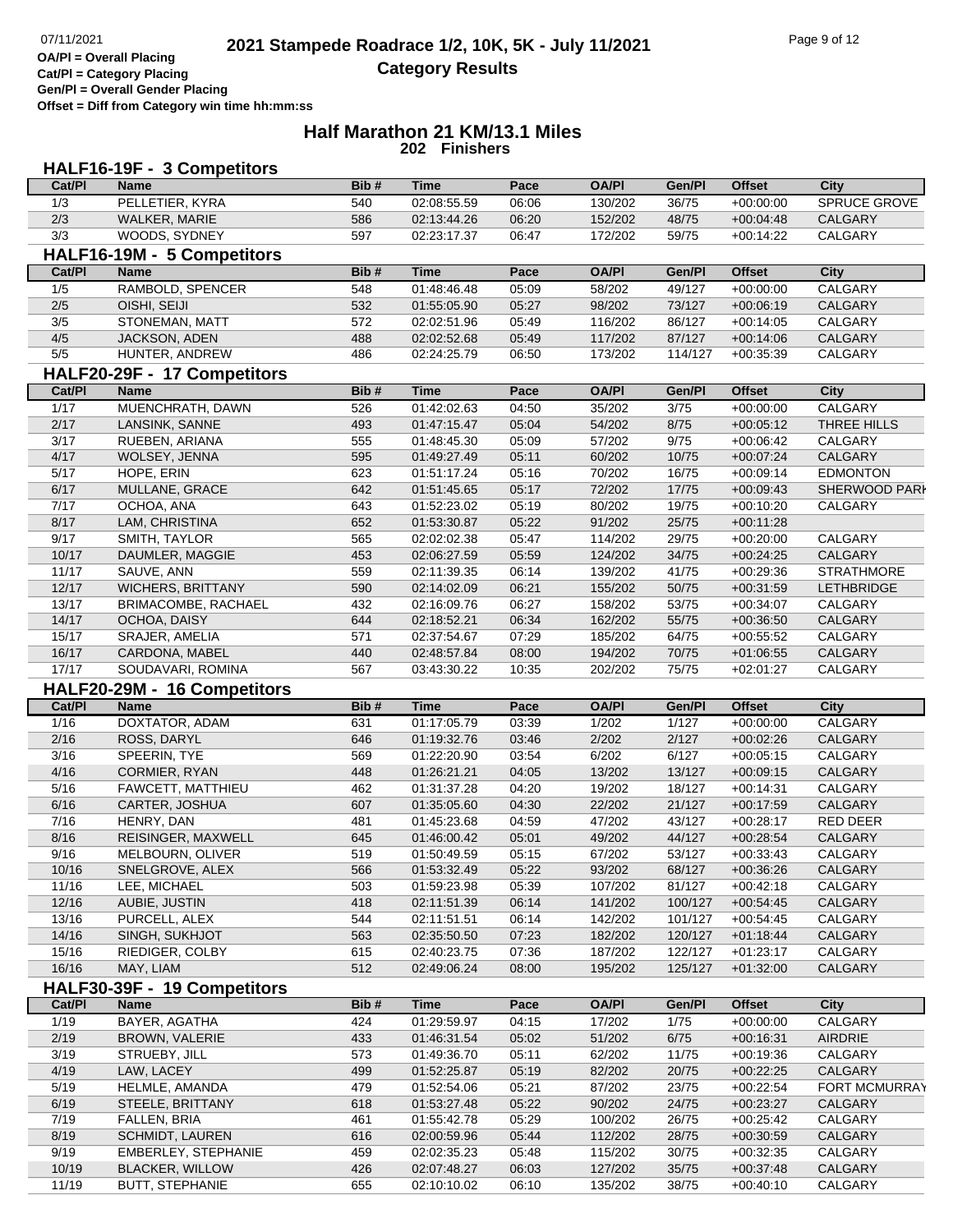**OA/Pl = Overall Placing Cat/Pl = Category Placing Gen/Pl = Overall Gender Placing Offset = Diff from Category win time hh:mm:ss**

#### **Half Marathon 21 KM/13.1 Miles 202 Finishers**

# **HALF30-39F - 19 Competitors**

| Cat/PI       | <b>Name</b>                 | Bib#       | Time                       | Pace  | <b>OA/PI</b> | Gen/Pl         | <b>Offset</b> | City                |
|--------------|-----------------------------|------------|----------------------------|-------|--------------|----------------|---------------|---------------------|
| 12/19        | BRIMACOMBE, ADELINE         | 430        | 02:11:14.84                | 06:13 | 137/202      | 39/75          | $+00:41:14$   | <b>CALGARY</b>      |
| 13/19        | THOMSON, NICOLE             | 580        | 02:11:57.73                | 06:15 | 143/202      | 42/75          | $+00.41.57$   | CALGARY             |
| 14/19        | SABO-WALSH, BOJANA          | 557        | 02:12:25.51                | 06:16 | 145/202      | 44/75          | $+00:42:25$   | CALGARY             |
| 15/19        | PURCHASE, KRISTA            | 545        | 02:13:04.32                | 06:18 | 149/202      | 47/75          | $+00:43:04$   | CALGARY             |
| 16/19        | LECLAIR, ISABELLE           | 502        | 02:13:53.98                | 06:20 | 154/202      | 49/75          | $+00:43:54$   | LAVAL               |
| 17/19        | SHAW, GEMMA                 | 617        | 02:25:30.27                | 06:53 | 174/202      | 60/75          | $+00:55:30$   | <b>LAKE LOUISE</b>  |
| 18/19        | FAHR, HEATHER               | 460        | 02:48:26.40                | 07:58 | 193/202      | 69/75          | $+01:18:26$   | CALGARY             |
| 19/19        | GOGOL, BRITTANY             | 470        | 02:52:42.41                | 08:11 | 197/202      | 72/75          | $+01:22:42$   | CALGARY             |
|              | HALF30-39M - 37 Competitors |            |                            |       |              |                |               |                     |
| Cat/PI       | <b>Name</b>                 | Bib#       | <b>Time</b>                | Pace  | <b>OA/PI</b> | Gen/Pl         | <b>Offset</b> | <b>City</b>         |
| $1/37$       | MCAULIFFE, MICHAEL          | 640        |                            | 03:47 | 3/202        | 3/127          |               | <b>CALGARY</b>      |
| 2/37         | ANTONOV, SERGEY             | 416        | 01:19:54.90                |       |              | 4/127          | $+00:00:00$   |                     |
| 3/37         |                             |            | 01:20:58.84<br>01:21:31.60 | 03:50 | 4/202        |                | $+00:01:03$   | CALGARY             |
| 4/37         | MACDONALD, JEFF             | 613        |                            | 03:51 | 5/202        | 5/127          | $+00:01:36$   | CALGARY             |
| 5/37         | ARCHER, WILLIAM             | 635<br>599 | 01:22:35.21                | 03:54 | 7/202        | 7/127<br>9/127 | $+00:02:40$   | CALGARY             |
|              | YATES, CURTIS               | 506        | 01:23:41.52                | 03:58 | 9/202        |                | $+00:03:46$   | CALGARY             |
| 6/37<br>7/37 | LYSOV, IGOR                 |            | 01:23:52.04                | 03:58 | 10/202       | 10/127         | $+00:03:57$   | CALGARY             |
|              | CAETANO, HERNANI            | 438        | 01:24:10.65                | 03:59 | 11/202       | 11/127         | $+00:04:15$   | CALGARY             |
| 8/37         | KING, STEPHEN               | 632        | 01:29:11.67                | 04:13 | 15/202       | 15/127         | $+00:09:16$   | CALGARY             |
| 9/37         | <b>WILTON, BEN</b>          | 647        | 01:31:56.77                | 04:21 | 20/202       | 19/127         | $+00:12:01$   | <b>RED DEER</b>     |
| 10/37        | <b>BENKE, MIKE</b>          | 636        | 01:35:39.85                | 04:32 | 24/202       | 23/127         | $+00:15:44$   | CALGARY             |
| 11/37        | WATT, DAVID                 | 588        | 01:35:40.46                | 04:32 | 25/202       | 24/127         | $+00:15:45$   | <b>DUCHESS</b>      |
| 12/37        | <b>WILLIAMS, ANDREW</b>     | 592        | 01:36:34.57                | 04:34 | 26/202       | 25/127         | $+00:16:39$   | CALGARY             |
| 13/37        | <b>BELANGER, TYE</b>        | 605        | 01:37:34.62                | 04:37 | 29/202       | 28/127         | $+00:17:39$   | CALGARY             |
| 14/37        | TAYLOR, KYLE                | 576        | 01:45:13.46                | 04:59 | 44/202       | 40/127         | $+00:25:18$   | CALGARY             |
| 15/37        | PLETNYOV, OLEKSIY           | 627        | 01:45:17.56                | 04:59 | 45/202       | 41/127         | $+00:25:22$   | CALGARY             |
| 16/37        | WAGHRAY LUTZ, JAY           | 585        | 01:45:18.14                | 04:59 | 46/202       | 42/127         | $+00:25:23$   | CALGARY             |
| 17/37        | <b>BRIDGES, JASON</b>       | 653        | 01:46:21.00                | 05:02 | 50/202       | 45/127         | $+00:26:26$   | CALGARY             |
| 18/37        | CHESHIRE, MICHAEL           | 444        | 01:47:14.02                | 05:04 | 53/202       | 46/127         | $+00:27:19$   | CALGARY             |
| 19/37        | <b>BOURGET, FRANCOIS</b>    | 427        | 01:48:13.72                | 05:07 | 55/202       | 47/127         | $+00:28:18$   | CALGARY             |
| 20/37        | GIBBS, WILLIAM              | 468        | 01:48:28.69                | 05:08 | 56/202       | 48/127         | $+00:28:33$   | CALGARY             |
| 21/37        | ARCHER, BEN                 | 634        | 01:50:36.61                | 05:14 | 66/202       | 52/127         | $+00:30:41$   | CALGARY             |
| 22/37        | MACKENZIE, MIKE             | 507        | 01:52:14.23                | 05:19 | 78/202       | 60/127         | $+00:32:19$   | CALGARY             |
| 23/37        | LIU, DAWEI                  | 504        | 01:52:32.90                | 05:20 | 85/202       | 64/127         | $+00:32:38$   | CALGARY             |
| 24/37        | RAMSAY, CRAIG               | 651        | 01:53:42.36                | 05:23 | 95/202       | 70/127         | $+00:33:47$   | CALGARY             |
| 25/37        | MRAZ, CHRIS                 | 525        | 01:56:36.73                | 05:31 | 101/202      | 75/127         | $+00:36:41$   | CALGARY             |
| 26/37        | SOULLIERE, COREY            | 568        | 01:57:07.95                | 05:33 | 102/202      | 76/127         | $+00:37:13$   | AIRDRIE             |
| 27/37        | HULL, JONATHAN              | 485        | 01:59:49.20                | 05:40 | 108/202      | 82/127         | $+00:39:54$   | CALGARY             |
| 28/37        | CALLAWAY, TRAVIS            | 439        | 02:00:43.17                | 05:43 | 111/202      | 84/127         | $+00:40:48$   | CALGARY             |
| 29/37        | LAWSON, PATRICK             | 500        | 02:01:04.53                | 05:44 | 113/202      | 85/127         | $+00:41:09$   | CALGARY             |
| 30/37        | O'CALLAGHAN, AIDAN          | 530        | 02:03:03.63                | 05:49 | 118/202      | 88/127         | $+00:43:08$   | CALGARY             |
| 31/37        | SINGH, AMANJOT              | 562        | 02:08:16.15                | 06:04 | 129/202      | 94/127         | $+00:48:21$   | CALGARY             |
| 32/37        | LIU, TAO                    | 611        | 02:09:36.14                | 06:08 | 134/202      | 97/127         | $+00:49:41$   | <b>CALGARY</b>      |
| 33/37        | ARAUJO, STEVEN              | 620        | 02:10:46.11                | 06:11 | 136/202      | 98/127         | $+00:50:51$   | CALGARY             |
| 34/37        | HYDE, TRISTAN               | 487        | 02:20:14.61                | 06:38 | 166/202      | 109/127        | $+01:00:19$   | <b>CALGARY</b>      |
| 35/37        | <b>AUGER, SOHKES</b>        | 604        | 02:30:59.75                | 07:09 | 179/202      | 117/127        | $+01:11:04$   | CALGARY             |
| 36/37        | BATWARA, ABHISHEK           | 423        | 02:46:26.86                | 07:53 | 190/202      | 123/127        | $+01:26:31$   | CALGARY             |
| 37/37        | EAVES, BRYCE                | 458        | 03:14:10.91                | 09:12 | 200/202      | 127/127        | $+01:54:16$   | <b>MEDICINE HAT</b> |
|              | HALF40-49F - 21 Competitors |            |                            |       |              |                |               |                     |
| Cat/PI       | Name                        | Bib#       | <b>Time</b>                | Pace  | <b>OA/PI</b> | Gen/Pl         | <b>Offset</b> | <b>City</b>         |
| 1/21         | <b>BIRD, CLAIRE</b>         | 637        | 01:39:31.36                | 04:42 | 33/202       | 2/75           | $+00:00:00$   | CALGARY             |
| 2/21         | HENDERSON, CECILE           | 480        | 01:45:09.54                | 04:59 | 43/202       | 4/75           | $+00:05:38$   | CALGARY             |
| 3/21         | BRANDT, JUANITA             | 429        | 01:45:57.64                | 05:01 | 48/202       | $5/75$         | $+00:06:26$   | CALGARY             |
| 4/21         | MOORE, JODI                 | 641        | 01:46:39.31                | 05:03 | 52/202       | $7/75$         | $+00:07:08$   | CALGARY             |
| 5/21         | FORD, MELISSA               | 463        | 01:52:13.92                | 05:19 | 77/202       | 18/75          | $+00:12:42$   | <b>KATY</b>         |
| 6/21         | COSWAN, ANDREA              | 450        | 01:52:26.15                | 05:19 | 83/202       | 21/75          | $+00:12:54$   | CALGARY             |
| $7/21$       | LAURSEN, ALLISON            | 495        | 01:52:47.39                | 05:20 | 86/202       | 22/75          | $+00:13:16$   | CALGARY             |
| 8/21         | TROUSDALE, ANYA             | 581        | 02:00:11.86                | 05:41 | 109/202      | 27/75          | $+00:20:40$   | <b>CHESTERMERE</b>  |
| 9/21         | CUTTS-WILTSE, KIM           | 452        | 02:03:03.70                | 05:49 | 119/202      | 31/75          | $+00:23:32$   | CALGARY             |
| 10/21        | POWELL, RACHAEL             | 628        | 02:03:20.52                | 05:50 | 120/202      | 32/75          | $+00:23:49$   | CALGARY             |
| 11/21        | MCADAM, TRACI               | 513        | 02:03:40.56                | 05:51 | 121/202      | 33/75          | $+00:24:09$   | CALGARY             |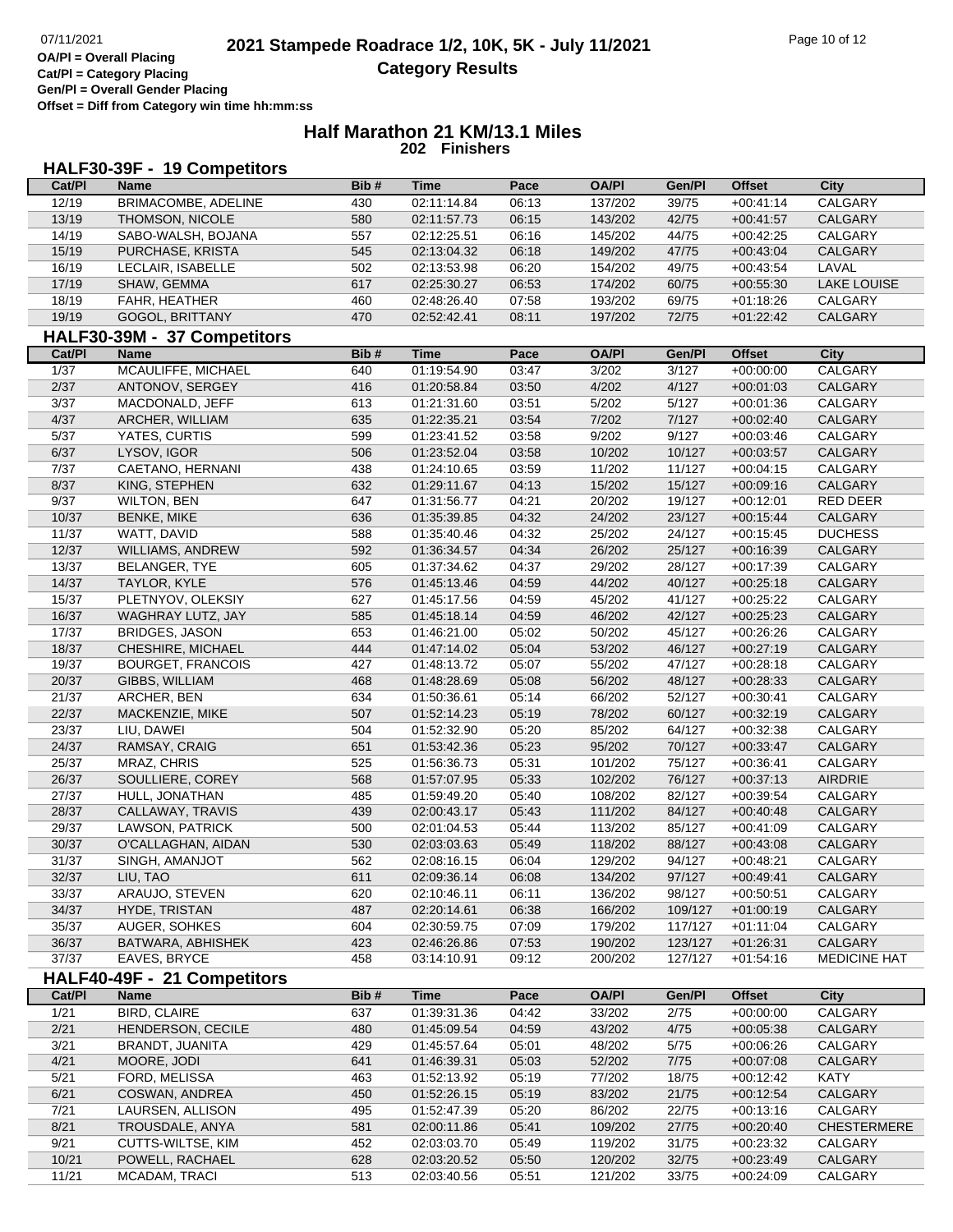**OA/Pl = Overall Placing Cat/Pl = Category Placing Gen/Pl = Overall Gender Placing Offset = Diff from Category win time hh:mm:ss**

# **Half Marathon 21 KM/13.1 Miles 202 Finishers**

# **HALF40-49F - 21 Competitors**

| Cat/PI         | <b>Name</b>                                  | Bib#       | <b>Time</b>                | Pace           | <b>OA/PI</b>       | Gen/Pl             | <b>Offset</b>              | <b>City</b>                      |
|----------------|----------------------------------------------|------------|----------------------------|----------------|--------------------|--------------------|----------------------------|----------------------------------|
| 12/21          | PELLETIER, CHRISTINE                         | 539        | 02:08:55.66                | 06:06          | 131/202            | 37/75              | $+00:29:24$                | SPRUCE GROVE                     |
| 13/21          | RAKAI, LISA                                  | 547        | 02:11:20.05                | 06:13          | 138/202            | 40/75              | $+00:31:48$                | <b>HIGH RIVER</b>                |
| 14/21          | MCKAIN, AMBER                                | 516        | 02:12:40.97                | 06:17          | 146/202            | 45/75              | $+00:33:09$                | CALGARY                          |
| 15/21          | WELSH, KERRY                                 | 589        | 02:12:54.92                | 06:17          | 147/202            | 46/75              | $+00:33:23$                | <b>OKOTOKS</b>                   |
| 16/21          | JAMES, WENDY                                 | 624        | 02:18:21.74                | 06:33          | 161/202            | 54/75              | $+00:38:50$                | CALGARY                          |
| 17/21          | QUERALES, EGDALIZ                            | 546        | 02:18:58.90                | 06:35          | 163/202            | 56/75              | $+00:39:27$                | CALGARY                          |
| 18/21          | ROGERS, ALEXA                                | 552        | 02:22:37.07                | 06:45          | 168/202            | 58/75              | $+00:43:05$                | CALGARY                          |
| 19/21          | <b>BRADFIELD, TRINITY</b>                    | 428        | 02:37:48.08                | 07:28          | 184/202            | 63/75              | $+00:58:16$                | CALGARY                          |
| 20/21          | JORDAN, VICTORIA                             | 489        | 02:38:18.20                | 07:30          | 186/202            | 65/75              | $+00:58:47$                | <b>CRESTON</b>                   |
| 21/21          | SANDERS, SYLVIANNE                           | 558        | 03:43:28.14                | 10:35          | 201/202            | 74/75              | $+02:03:56$                | CALGARY                          |
|                | HALF40-49M - 38 Competitors                  |            |                            |                |                    |                    |                            |                                  |
| Cat/PI         | <b>Name</b>                                  | Bib#       | <b>Time</b>                | Pace           | <b>OA/PI</b>       | Gen/Pl             | <b>Offset</b>              | <b>City</b>                      |
| $\frac{1}{38}$ | DESROCHERS, DARREN                           | 454        | 01:26:05.59                | 04:04          | 12/202             | 12/127             | $+00:00:00$                | CALGARY                          |
| 2/38           | LOGAN, SCOTT                                 | 612        | 01:27:12.23                | 04:08          | 14/202             | 14/127             | $+00:01:07$                | CALGARY                          |
| 3/38           | <b>BARTOS, ALAN</b>                          | 422        | 01:31:06.09                | 04:19          | 18/202             | 17/127             | $+00:05:00$                | AIRDRIE                          |
| 4/38           | PARK, SANGKEUN                               | 538        | 01:32:34.27                | 04:23          | 21/202             | 20/127             | $+00:06:28$                | CALGARY                          |
| 5/38           | WATKINS, SEAN                                | 587        | 01:35:13.34                | 04:30          | 23/202             | 22/127             | $+00:09:07$                | CALGARY                          |
| 6/38           | HERLE, NEIL                                  | 482        | 01:37:33.26                | 04:37          | 28/202             | 27/127             | $+00:11:27$                | CALGARY                          |
| 7/38           | GOLDENBERG, RYAN                             | 471        | 01:37:40.91                | 04:37          | 30/202             | 29/127             | $+00:11:35$                | CALGARY                          |
| 8/38           | LAZORKO, ROBERT                              | 501        | 01:37:41.65                | 04:37          | 31/202             | 30/127             | $+00:11:36$                | CALGARY                          |
| 9/38           | SWABB, CHRIS                                 | 574        | 01:39:17.57                | 04:42          | 32/202             | 31/127             | $+00:13:11$                | CALGARY                          |
| 10/38          | ANDERSON, RYAN                               | 603        | 01:42:46.93                | 04:52          | 37/202             | 34/127             | $+00:16:41$                | <b>EDMONTON</b>                  |
| 11/38          | <b>BURKE, RYAN</b>                           | 436        | 01:43:38.82                | 04:54          | 38/202             | 35/127             | $+00:17:33$                | <b>CALGARY</b>                   |
| 12/38          | <b>WRIGHT, JASON</b>                         | 648        | 01:44:34.61                | 04:57          | 39/202             | 36/127             | $+00:18:29$                | CALGARY                          |
| 13/38          | ATICI, MEHMET                                | 417        | 01:44:51.55                | 04:58          | 41/202             | 38/127             | $+00:18:46$                | CALGARY                          |
| 14/38          | SCHNEIDER, DALE                              | 560        | 01:44:56.16                | 04:58          | 42/202             | 39/127             | $+00:18:50$                | CALGARY                          |
| 15/38          | ROBINSON, JEFF                               | 551        | 01:48:56.86                | 05:09          | 59/202             | 50/127             | $+00:22:51$                | CALGARY                          |
| 16/38          | MORINEAU, OSCAR                              | 626        | 01:51:52.63                | 05:18          | 73/202             | 56/127             | $+00:25:47$                | CALGARY                          |
| 17/38          | TANG, KENNETH                                | 575        | 01:52:00.21                | 05:18          | 75/202             | 58/127             | $+00:25:54$                | CALGARY                          |
| 18/38          |                                              | 630        | 01:52:08.48                | 05:18          | 76/202             | 59/127             | $+00:26:02$                | <b>EDMONTON</b>                  |
| 19/38          | CAPLIN, JOSEPH<br>FORD, RUSS                 | 610        | 01:52:14.29                | 05:19          | 79/202             | 61/127             | $+00:26:08$                | <b>KATY</b>                      |
| 20/38          | VIERNEZA, MIKE                               | 584        | 01:52:23.49                | 05:19          | 81/202             | 62/127             | $+00:26:17$                | <b>CALGARY</b>                   |
| 21/38          | PRICE, KENT                                  | 542        | 01:52:57.07                | 05:21          | 88/202             | 65/127             | $+00:26:51$                | <b>COCHRANE</b>                  |
| 22/38          | MCLELLAN, LLOYD                              | 517        | 01:53:06.99                | 05:21          | 89/202             | 66/127             | $+00:27:01$                | CALGARY                          |
| 23/38          | KALSI, JARNAIL                               | 625        | 01:54:41.52                | 05:26          | 97/202             | 72/127             | $+00:28:36$                | <b>ROCKY VIEW</b>                |
| 24/38          | YOUNGER, ANDY                                | 649        | 02:00:14.92                | 05:41          | 110/202            | 83/127             | $+00:34:09$                | CALGARY                          |
| 25/38          | DHARMALINGAM, RAJKUMAR                       | 609        | 02:05:07.09                | 05:55          | 123/202            | 90/127             | $+00:39:01$                | CALGARY                          |
| 26/38          | <b>COLBOURNE, CHRIS</b>                      | 446        | 02:06:33.39                | 05:59          | 125/202            | 91/127             | $+00:40:28$                | AIRDRIE                          |
| 27/38          | <b>BURGESS, NEAL</b>                         | 435        | 02:09:32.17                | 06:08          | 133/202            | 96/127             | $+00:43:26$                | CALGARY                          |
| 28/38          |                                              | 419        |                            |                |                    |                    |                            |                                  |
|                | <b>BANKS, PETER</b><br>RAGHUCHANDRA, SACHIN  | 629        | 02:13:11.11                | 06:18<br>06:19 | 150/202<br>151/202 | 103/127<br>104/127 | $+00:47:05$                | <b>OKOTOKS</b><br><b>CALGARY</b> |
| 29/38          |                                              |            | 02:13:29.19                |                |                    |                    | $+00.47.24$                |                                  |
| 30/38          | <b>CORMIER, YANICK</b>                       | 449        | 02:13:53.77                | 06:20          | 153/202            | 105/127            | $+00:47:48$                | LAVAL                            |
| 31/38          | AKIF, SULTAN                                 | 602        | 02:20:13.11<br>02:22:13.43 | 06:38          | 165/202            | 108/127            | $+00:54:07$                | <b>KLEINBURG</b><br>CALGARY      |
| 32/38          | ROGERS, ALEXANDER<br>LANCIAULT, JEAN-CHARLES | 553        |                            | 06:44          | 167/202            | 110/127            | $+00:56:08$<br>$+00:56:32$ |                                  |
| 33/38          | LAVOIE, DOUGLAS                              | 492<br>497 | 02:22:37.73<br>02:23:05.63 | 06:45          | 169/202            | 111/127<br>112/127 |                            | CALGARY                          |
| 34/38          |                                              |            |                            | 06:46          | 170/202<br>175/202 |                    | $+00:57:00$                | <b>CALGARY</b>                   |
| 35/38          | <b>IBEABUCHI, CHINEKWU</b>                   | 2385       | 02:25:44.87<br>02:26:03.55 | 06:54          | 177/202            | 115/127            | $+00:59:39$                | CALGARY<br>CALGARY               |
| 36/38          | CASEY, JEFF                                  | 442        |                            | 06:55          |                    | 116/127            | $+00:59:58$                |                                  |
| 37/38          | <b>GLEN, DYLAN</b>                           | 469        | 02:33:59.27                | 07:17          | 180/202            | 118/127            | $+01:07:54$                | CALGARY                          |
| 38/38          | RYDER, SHANE                                 | 556        | 03:02:01.16                | 08:37          | 198/202            | 126/127            | $+01:35:55$                | <b>CALGARY</b>                   |
|                | HALF50-59F - 13 Competitors                  |            |                            |                |                    |                    |                            |                                  |
| Cat/PI         | <b>Name</b>                                  | Bib#       | <b>Time</b>                | Pace           | <b>OA/PI</b>       | Gen/Pl             | <b>Offset</b>              | City                             |
| 1/13           | ROWLANDS, MARGARET                           | 554        | 01:49:40.80                | 05:11          | 63/202             | 12/75              | $+00:00:00$                | CALGARY                          |
| 2/13           | <b>BROOKS, GAIL</b>                          | 621        | 01:50:00.50                | 05:12          | 64/202             | 13/75              | $+00:00:20$                | <b>CALGARY</b>                   |
| 3/13           | <b>WREFORD, KELLI</b>                        | 598        | 01:51:14.47                | 05:16          | 69/202             | 15/75              | $+00:01:33$                | CALGARY                          |
| 4/13           | DOUCET, JOHANNE                              | 456        | 02:12:15.68                | 06:16          | 144/202            | 43/75              | $+00:22:35$                | <b>CALGARY</b>                   |
| 5/13           | <b>WICHERS, STACEY</b>                       | 591        | 02:14:02.13                | 06:21          | 156/202            | 51/75              | $+00:24:21$                | LETHBRIDGE                       |
| 6/13           | MANITOPYES, CARRIE                           | 510        | 02:15:59.86                | 06:26          | 157/202            | 52/75              | $+00:26:19$                | CALGARY                          |
| 7/13           | GONZALEZ, LAURA                              | 472        | 02:18:59.15                | 06:35          | 164/202            | 57/75              | $+00:29:18$                | CALGARY                          |
| 8/13           | <b>BRIMACOMBE, GRETEL</b>                    | 431        | 02:25:50.99                | 06:54          | 176/202            | 61/75              | $+00:36:10$                | CALGARY                          |